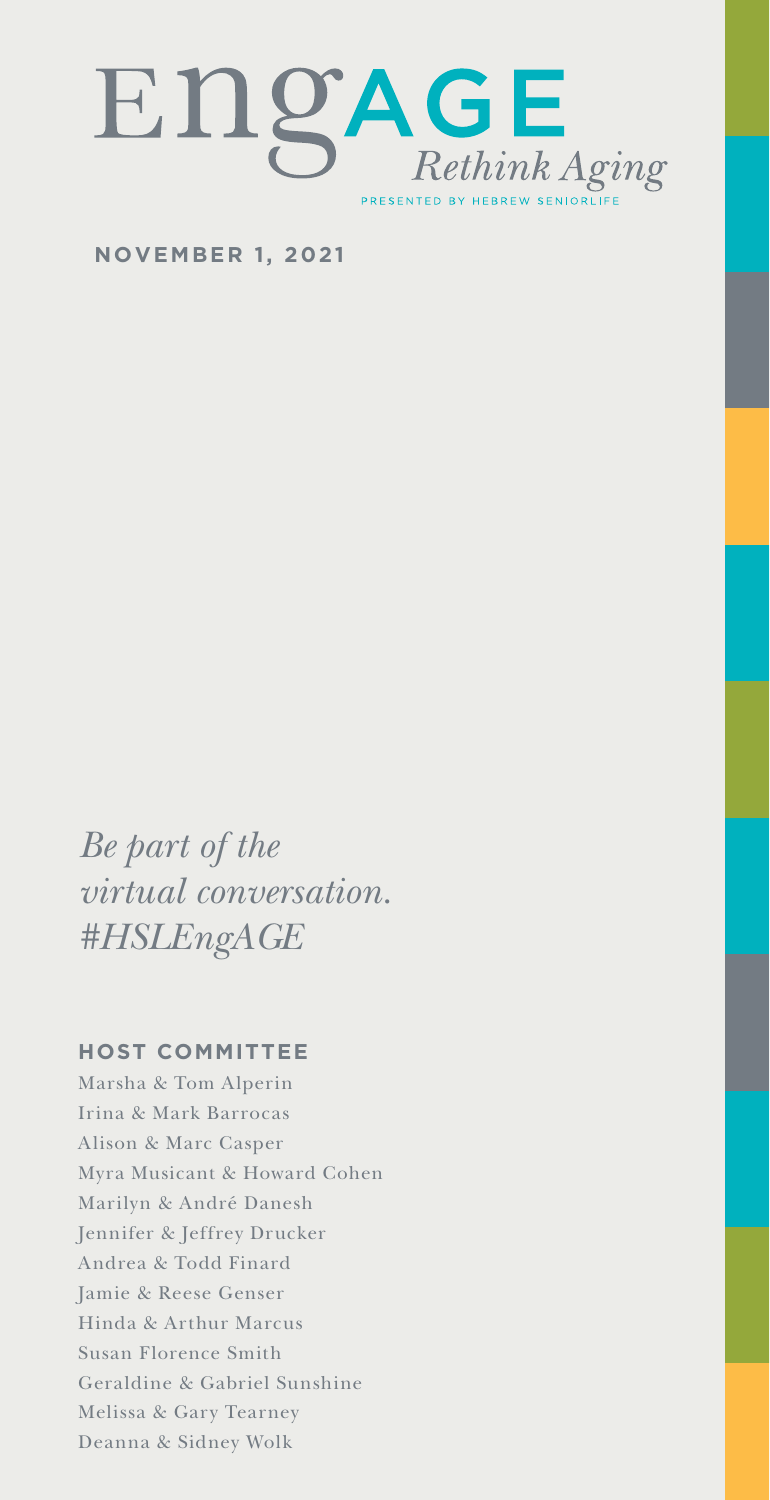## *Speakers*

## **LOUISE ARONSON, MD, MFA**

Louise Aronson, MD, MFA, is a leading geriatrician, writer, educator, professor of medicine at UCSF and the author of the New York Times bestseller and Pulitzer Prize finalist *Elderhood: Redefining Aging, Transforming Medicine, and Reimagining Life*. At UCSF, Dr. Aronson has served as founding director of UCSF Care at Home and the Optimizing Aging Project, director of the Pathways to Discovery program and Northern California Geriatrics Education Center, and as Chief of Geriatrics Education. In addition to her clinical practice and teaching, she currently leads the AGE SELF CARE program and UCSF Medical Humanities. In 2020, she was the clinical lead for the Senior Hub of the San Francisco Department of Public Health COVID-19 response and served on the California state covid vaccine allocation workgroup. Dr. Aronson has received the Gold Professorship in Humanism in Medicine, the California Homecare Physician of the Year award, and the American Geriatrics Society Clinician-Teacher of the Year award. Her writing credits include the *New York Times, Atlantic, Washington Post, Discover, Vox, JAMA, Lancet,* and *the New England Journal of Medicine*, and she has been featured on NPR's Fresh Air, TODAY, NBC News, CBS This Morning, Morning Edition, Politico, Kaiser Health News, Tech Nation and the New Yorker.

## **GEORGE Q. DALY, MD, PHD**

George Daley, MD, PhD, is the dean of Harvard Medical School and the Caroline Shields Walker Professor of Medicine. A physician-scientist and an authority on stem cell science and cancer biology, his discoveries have twice been cited in Science magazine's Top 10 Breakthroughs of the Year. He has co-authored international guidelines for the conduct and clinical translation of stem cell research and regenerative medicine and for ethical oversight of emerging biotechnologies. Daley's priorities as dean of HMS include fostering innovative biomedical, computational and health care policy research, building a pipeline of novel therapeutics founded on basic science, nurturing the next generation of physician-scientists and advancing diversity in science, technology, engineering and medicine. Daley earned his AB and MD degrees from Harvard and a PhD in biology from MIT, and has worked as a trainee, fellow and staff physician at several HMS–affiliated hospitals.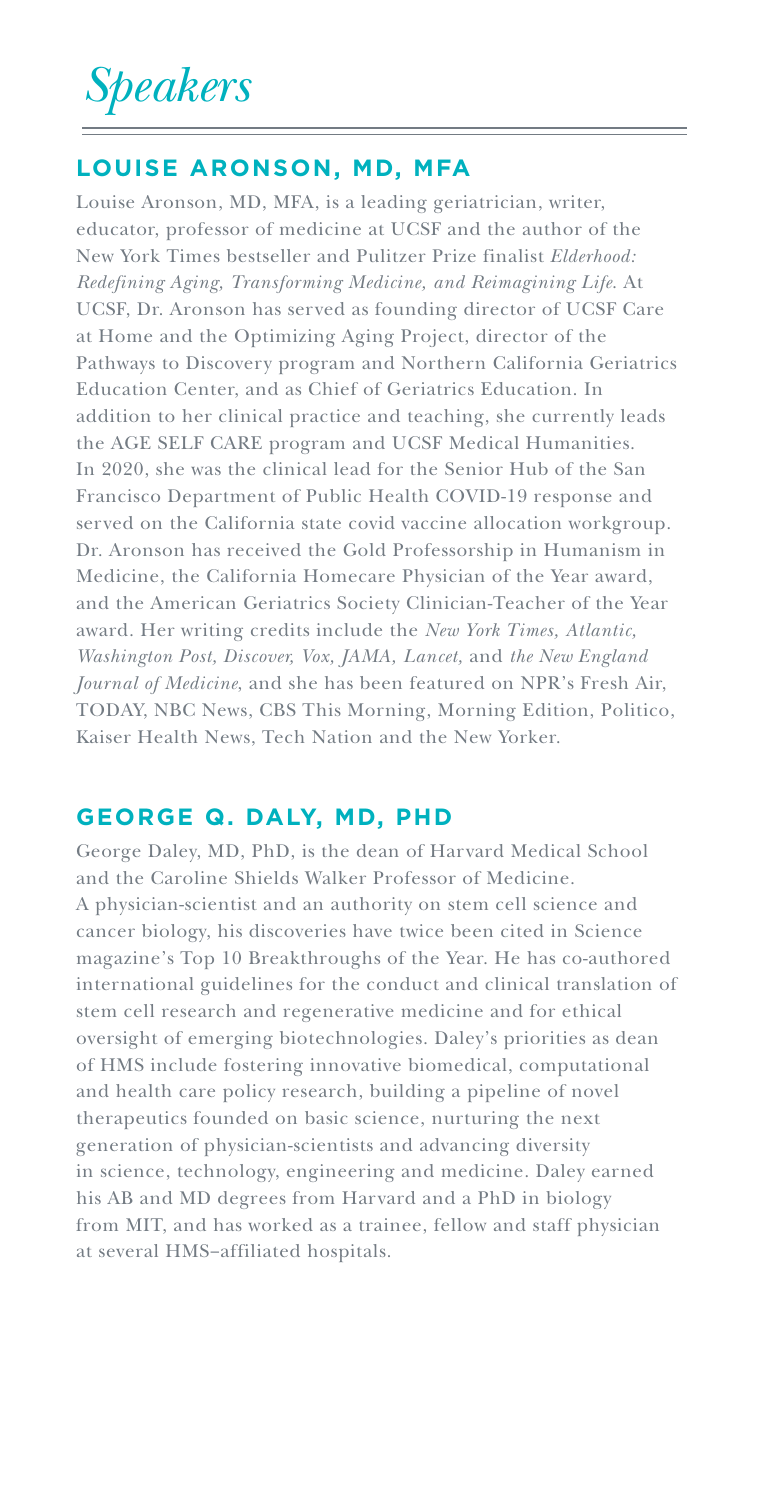*Speakers*

#### **HINDA L. MARCUS**

Hinda has been involved with HSL for over 25 years. In addition to her current role as a Board member and Chair for Life, Hinda is Campaign Co-Chair and also serves as the Chair of the Development Committee and sits on the Campaign Steering, Research, and Health Care Services committees. Hinda lends her support to many of the cultural and medical institutions in Boston through The Hinda and Arthur Marcus Foundation. She also serves on the Board of Women's and Gender Studies at Brandeis University. Before retirement Hinda was the managing member of Arnold Management LLC, Canton, MA, which owned Arnold Industries Cork Ltd. and Arnold Industries Shanghai Ltd. She and her husband Arthur named the Hinda and Arthur Marcus Institute for Aging Research with a transformational gift to the Age of Opportunity campaign at Hebrew SeniorLife.

#### **MANDY PATINKIN**

Mandy Patinkin has been fortunate to carve out a varied career including theater, the concert stage, film, television, and as a recording artist. In his 1980 Broadway debut, Mandy won a Tony Award for his role as Che in Andrew Lloyd Webber's *Evita*, directed by Hal Prince, and was nominated for his starring role as George in the Pulitzer Prize-winning musical, *Sunday in the Park with George*. He continues to tour his solo concerts around the world and notably played a sold-out Broadway engagement of *Mandy Patinkin in Concert*, with all profits benefiting five charitable organizations. Mandy has released numerous recordings including *Mandy Patinkin* and *Mandy Patinkin In Concert: Dress Casual*. His newest feature film is *Before You Know It* and other feature films include *The Princess Bride, Yentl, Ragtime, The Doctor, Alien Nation,* and *Dick Tracy*. On television, Mandy won a 1995 Emmy Award for his performance in the CBS series "Chicago Hope" and starred in the CBS series "Criminal Minds" and in the Showtime Original Series "Dead Like Me." He recently completed eight seasons of the Award-winning Showtime Original Series "Homeland" as CIA Agent Saul Berenson.

### **MAVIS STAPLES**

Hailed by NPR as "one of America's defining voices of freedom and peace," Staples is the kind of once-in-a-generation artist whose impact on music and culture would be difficult to overstate. She's both a Blues and a Rock and Roll Hall of Famer; a civil rights icon; a GRAMMY Award-winner; a chart-topping soul/gospel/R&B pioneer; a National Arts Awards Lifetime Achievement recipient; and a Kennedy Center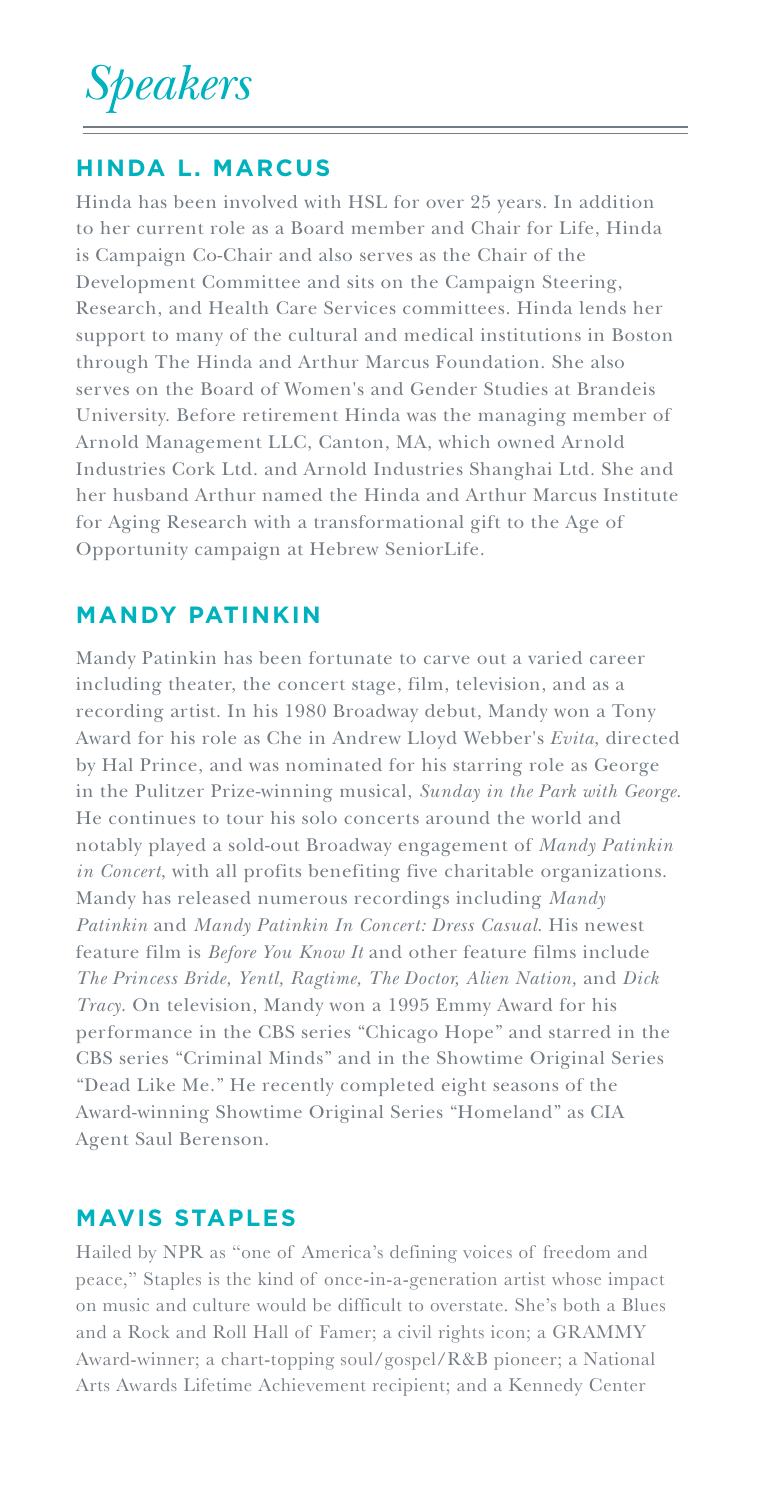# *Speakers*

honoree. She marched with Dr. Martin Luther King, Jr., performed at John F. Kennedy's inauguration, and sang in Barack Obama's White House. She's collaborated with everyone from Prince and Bob Dylan to Arcade Fire and Hozier, blown away countless festivalgoers from Newport Folk and Glastonbury to Lollapalooza and Bonnaroo, performed with The Band at *The Last Waltz*, and graced the airwaves on *Fallon, Colbert, Ellen, Austin City Limits, Jools Holland*, the GRAMMYs, and more. At a time when most artists begin to wind down, Staples ramped things up, releasing a trio of critically acclaimed albums in her 70's with Wilco's Jeff Tweedy that prompted Pitchfork to rave that "her voice has only gained texture and power over the years" and People to proclaim that she "provides the comfort of a higher power." In between records with Tweedy, Staples teamed up with a slew of other younger artists—Bon Iver's Justin Vernon, Nick Cave, Valerie June, tUnEyArDs, and M. Ward among others—for 'Livin' On A High Note,' an album The Boston Globe called "stunningly fresh and cutting edge."

## **MELISSA BAYER TEARNEY**

Melissa Bayer Tearney, Board Chair of Hebrew SeniorLife, has been a volunteer leader at HSL for over 20 years. In addition to serving on the HSL Board of Directors, Melissa has been Chair of the Governance and Conflicts Committees and a member of the Audit and Compliance and Development Committees. Melissa is co-chair of Choate's Litigation Department and helps clients ranging from start-ups to global companies – and their high level executives – to successfully navigate the complex and high-stakes challenges of government investigations, internal investigations, False Claims Act litigation, and the development and implementation of effective compliance measures and programs. Melissa's 30 years of experience includes guiding clients through issues with a range of government agencies including DOJ, HHS-OIG, the SEC, and state attorneys general. The breadth of her subject matter expertise, particularly as it relates to the life sciences industry, includes research integrity issues and grant management compliance. She serves as a member of Greater Boston Legal Services Board of Directors and Executive Committee. Melissa serves on Camp Bauercrest's Board of Directors and Executive Committee. She is Co-Chair of Thayer Academy's capital campaign and former Chair of Thayer's Board of Trustees. Melissa also serves on the Board of Directors of the Boston Women's Fund.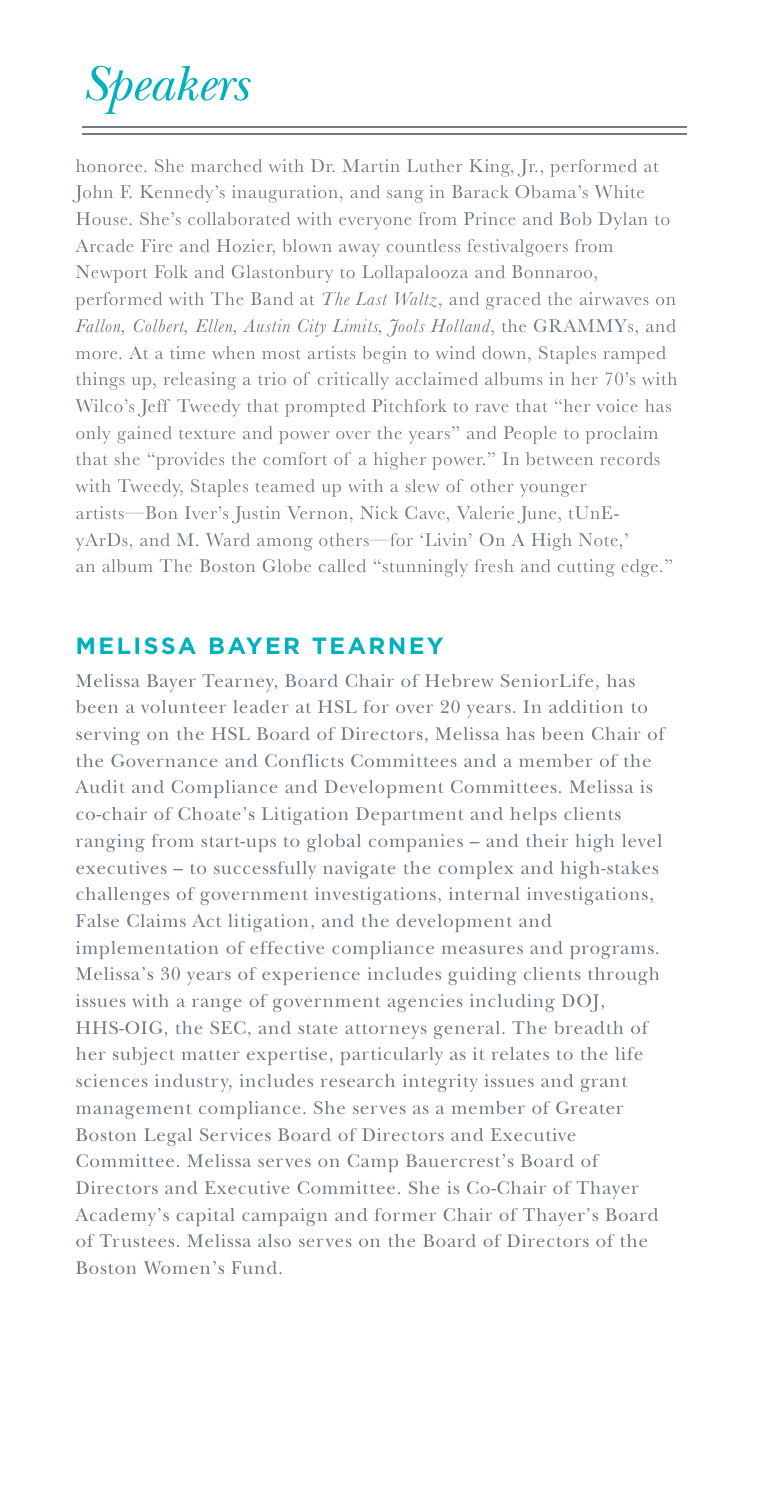*Speakers*

## **LOUIS J. WOOLF**

Louis J. Woolf is President and CEO of Hebrew SeniorLife. Louis Woolf earned a Bachelor of Arts in economics from Brandeis University in 1976, and a Master of Business Administration in marketing and finance from Columbia University Graduate School of Business in 1978. He began his career in consumer packaged goods management with The Gillette Company, and in 1985 founded Horizon Management Group to offer a full range of services for the financing, management, and marketing of new business initiatives. From 1995 to 2003, he served in various leadership positions within the CareGroup Healthcare System, including Chief Operating Officer of New England Baptist Hospital and Senior Vice President of System Development and Communications for all of CareGroup's hospitals. From 2003 to 2009, Mr. Woolf served as Executive Vice President and Chief Operating Officer of North Shore Medical Center, a multi-site community hospital and health care provider within the Mass General Brigham network (then Partners Healthcare System). In 2009, Mr. Woolf came to Hebrew SeniorLife as President, and was elevated to President and CEO in February of 2013. He currently serves on the Executive Committee of the Massachusetts Healthcare Collaborative, the Commonwealth's Covid-19 Long Term Care Reopening Working Group, Combined Jewish Philanthropies of Greater Boston's Mental Health Steering Committee, and the Massachusetts Health & Hospital Association's Diversity, Health Equity and Inclusion Committee, and Continuum of Care Council.